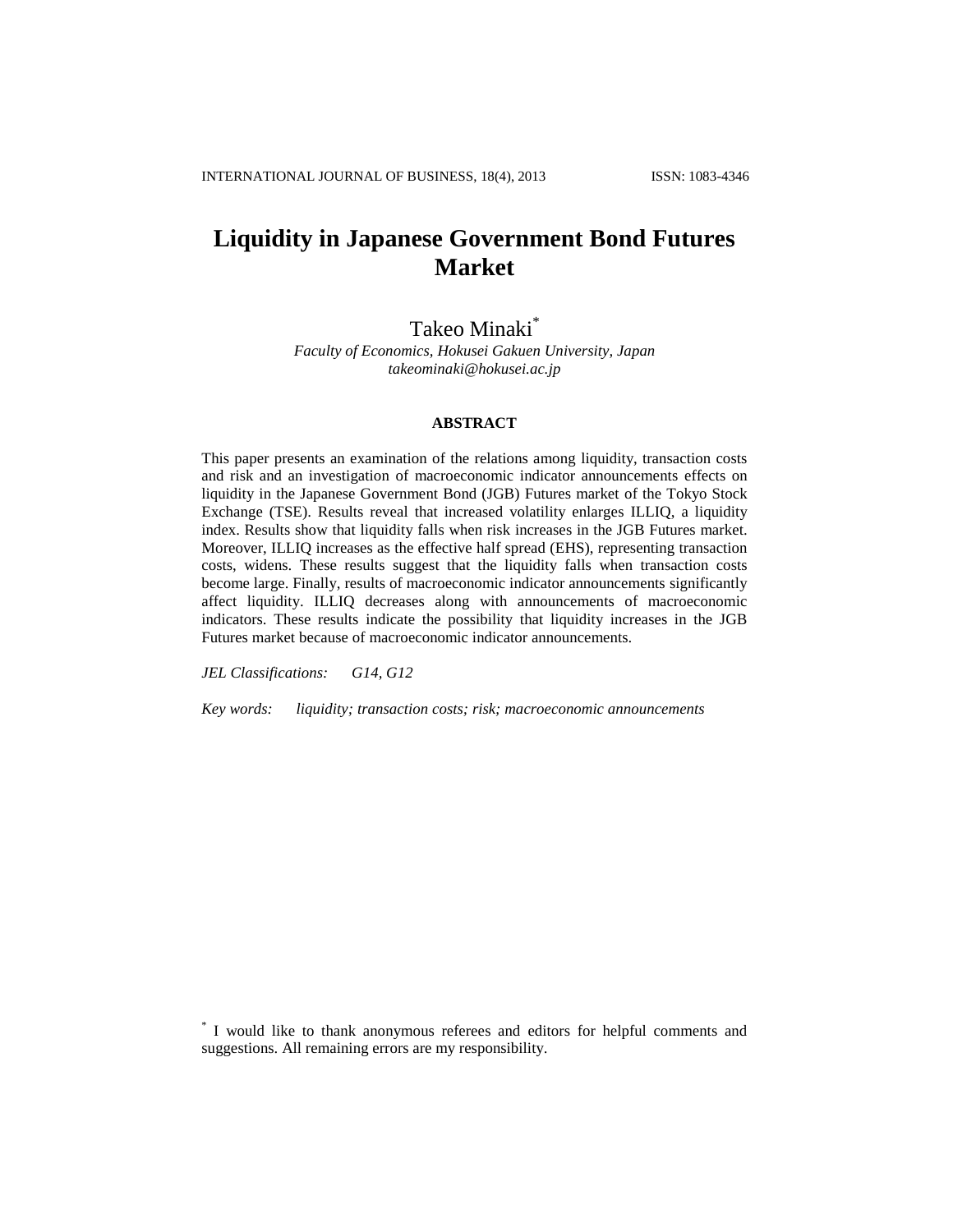# **I. INTRODUCTION**

This paper presents an examination of the relation of liquidity, transaction costs, and risk, and describes an investigation of macroeconomic indicator announcement effects on liquidity in the Japanese Government Bond (JGB) Futures market of the Tokyo Stock Exchange (TSE).

Currently, JGB amounts are reaching 789 trillion yen as of the end of FY2011. If Financing Bills and Borrowings are included, then the government's fund-raising debt has reached 960 trillion yen (Debt Management Report 2012, Financial Bureau, Ministry of Finance). Government debt is 55.6 trillion in FY2002. It is 703 trillion, given the addition of Financing Bills and Borrowings to that total. In addition, an increase of approximately 260 trillion has taken place over the past 10 years. Because of the great amounts of issuance of JGB, JGB prices have become unstable, and the evaluation of Japan's financial markets has fallen. Taken together, these factors might exert a major impact on the Japanese economy.

To date, many studies related to liquidity research have been described in the literature. Market liquidity is high, which means that an investor's market participation is easy. When liquidity is low, it is difficult for an investor to undertake market participation<sup>1</sup>. Research in this field has progressed briskly since that of Kyle (1985). The study of latent liquidity is one example. Mahanti and et al. (2008) estimated the latent liquidity of corporate bonds as the weighted average efficiency of the investment horizon of a corporate bond holder, and reported that strong correlation exists between latent liquidity and transaction costs, and the bid-ask spread. Moreover, ILLIQ, explained by Amihud (2002) and used for this study, is investigated frequently.

This paper presents clarification also of the relation between liquidity and transaction costs. Liquidity and risk can be verified. When risk is low, an investor tends to participate in the market. Herein, risk is measured as the transitory volatility (Ranaldo (2004)). The effective half spread (EHS) is used as a proxy variable for transaction costs in this paper. Market participation can be regarded as easy when EHS is small.

Another purpose of this paper is to clarify the relation between liquidity and the announcements of macroeconomic indicators. This paper presents an investigation of whether liquidity changes on event days when macroeconomic indicators are announced in the JGB Futures market of the TSE. To date, many studies have verified the announcement effects, specifically examining the effects on volatility. They analyze market efficiency. For example, Arshanapalli et al. (2006), Wang, Wang, and Liu (2005), and Ederington and Lee (2001) investigated whether a difference would have occurred in return volatility when macroeconomic indicators are announced. However, these studies analyze market other than JGB. This paper is focused on JGB Futures in TSE and clarifies the mutual relation of macroeconomic indicator announcements, liquidity, transaction costs, and risk.

Consequently, the following relations can be shown: relations between liquidity, transaction costs, and risk in the JGB Futures market. An investigation of the relation between liquidity and risk reveals that an increase of volatility enlarges the ILLIQ, which is a liquidity index. The liquidity in the market falls when risk increases. Moreover, the ILLIQ becomes large as the EHS becomes large, when the liquidity and transaction costs are investigated. Regarding this, when transaction costs increase,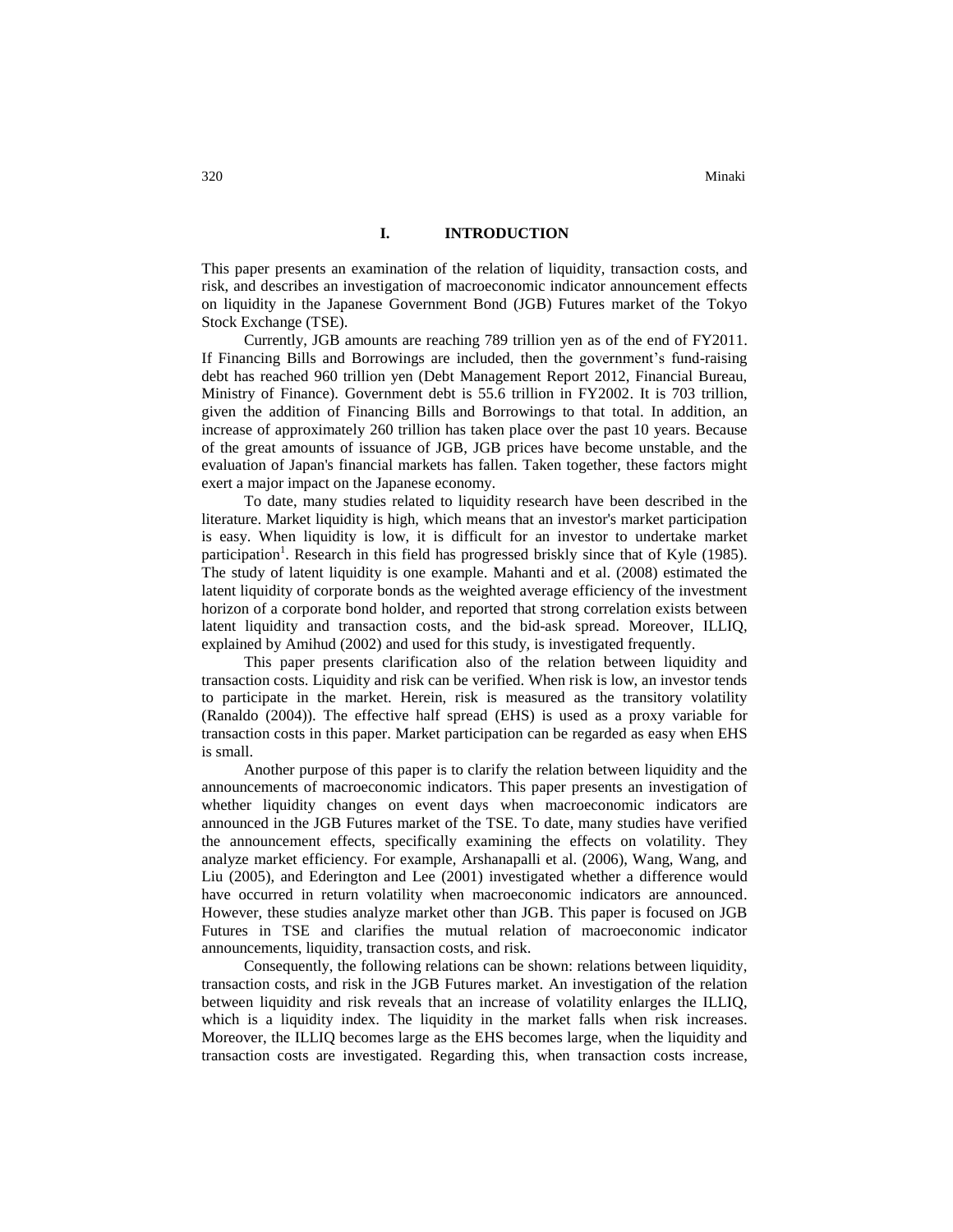liquidity in the market falls.

Furthermore, results show significant effects of macroeconomic indicator announcements on liquidity. In fact, ILLIQ decreases along with macroeconomic indicator announcements. These results show that liquidity increases in the JGB Futures market.

Even using volatility, EHS, and macroeconomic indicator announcements simultaneously in the model, the result was confirmed to have consistency with other models.

This paper proceeds as follows. Section II explains liquidity measurements and other variables used for this study. Section III presents models of the empirical framework used for this study. Section IV explains the samples used for analyses and the microstructure of the JGB Futures market. Section V presents empirical results. Finally, Section VI concludes this study.

# **II. MEASUREMENTS OF LIQUIDITY AND OTHER VARIABLES**

#### **A. Liquidity**

Many previous reports have described the concept of liquidity and measurements of it in securities market<sup>2</sup>. Therefore, in this paper, the liquidity index (ILLIQ) proposed by Amihud (2002) is used. The ILLIQ advocated by Amihud is a liquidity index showing the influence (Price impact), that it has on the stock price per trading value unit. This price impact becomes small as liquidity increases.

The value of ILLIQ used in this paper is the average value per day. The absolute value of a return per minute is divided by the volume at the interval. This also expresses the rate of change of the market price to volume of JGB Futures. In other words, the ILLIQ computed using the following formula will be so small that the price impact is small. A small ILLIQ value signifies that market liquidity is high.

Liquidity measure:  $ILLIO<sub>t</sub>$ 

$$
ILLIO_t = \frac{1}{I} \sum_{i=1}^{I} \frac{|R_{t,i,j}|}{Volume_{t,i,j}}
$$

In that equation, R  $_{t,i,j}$ : j represents the j<sup>th</sup> day in the sample period; i denotes the i<sup>th</sup> data on the j<sup>th</sup> day; t signifies the t<sup>th</sup> sample in all numbers of samples. Therefore, R<sub>t, i, j</sub> expresses the return of the JGB Futures price of the t<sup>th</sup> interval in all numbers of samples. Volume  $_{t,i,j}$  expresses the  $t<sup>th</sup>$  volume in all numbers of samples.

#### **B. Transaction Costs**

O'Hara (1995) defines liquidity as follows. The state of liquidity is high when trading can be conducted with minimum cost. The minimum cost means that a bid-ask spread is extremely narrow. Furthermore, minimum cost means that volatility is low. Usually a bid-ask spread is defined by the difference of the bid-price and ask-price.

In terms of the market microstructure, the bid-ask spread is interpreted as an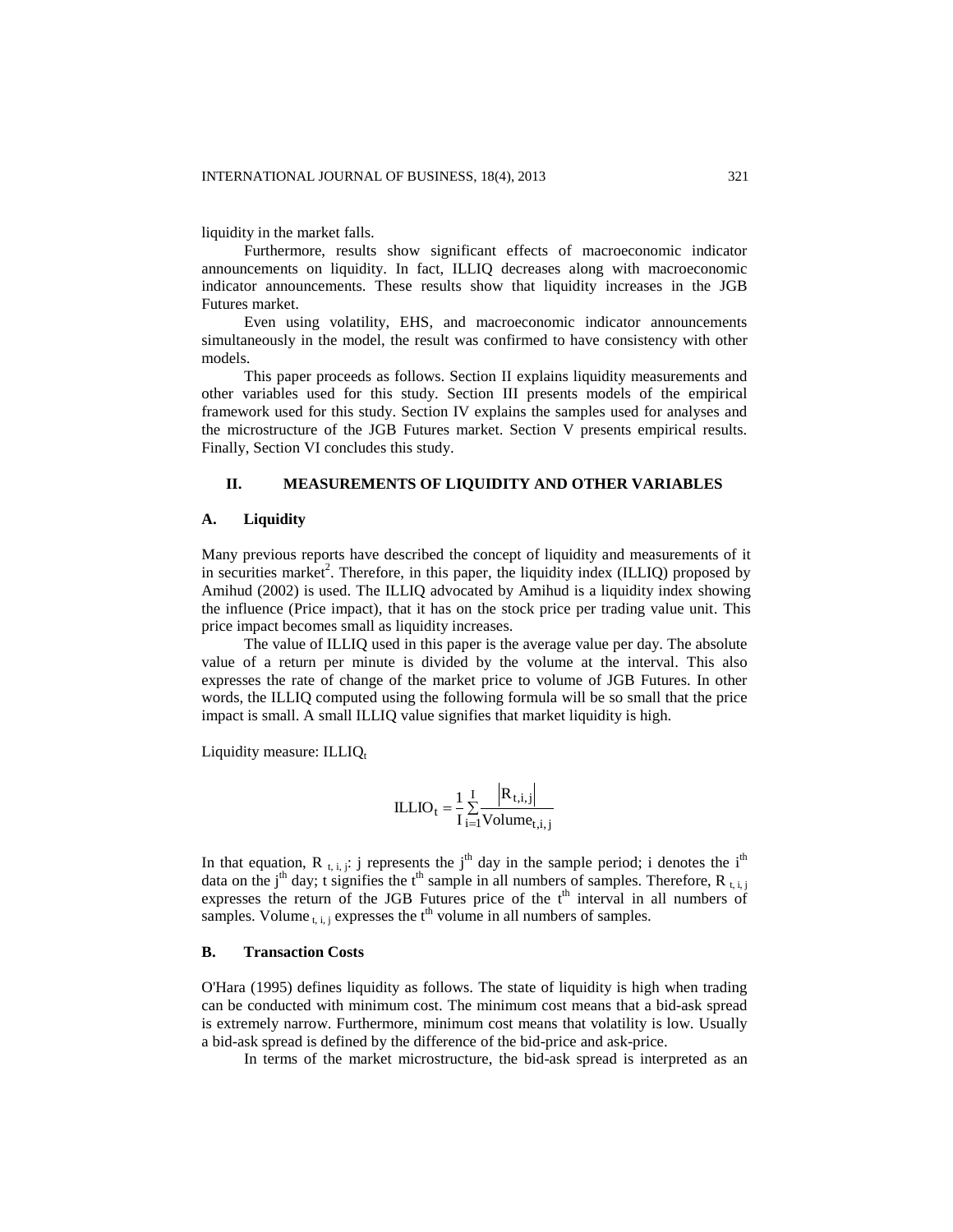investor's transaction costs. If the spread widens, the transaction costs become large. In contrast, concomitantly with the spread narrowing, transaction costs become small.

As described above, the transaction cost is usually measured using a bid-ask spread. However, when the measure is used, the transaction costs of the investor who orders the bid and those of the investor who orders the ask are calculated twice, as a "round-trip transaction". Therefore, in this paper, the effective half spread (EHS) is adopted. The following EHS is used<sup>3</sup>:

Transaction cost measure: effective half spread (EHS*t*)

$$
EHS_t = |P_t - Q_t|
$$
  
 
$$
Q_t = (a_t + b_t)/2
$$

Therein,  $P_t$  expresses a contracted price,  $Q_t$  signifies a middle quote,  $a_t$  denotes the ask-price, and  $b_t$  stands for the bid-price.

# **C. Risk**

Volatility, a risk index of dealings, is measured by the standard deviation of returns. A risk-averse investor might like to conduct dealings at trading hours when volatility is low. Liquidity is low at the time when volatility increases and liquidity is high at the time when volatility decreases.

As described in this paper, the transitory volatility described by Ranaldo (2004) is used. Ranaldo calculates the standard deviation for the t-interval using the 20-lag return. Then he uses those as a representation of volatility  $(Vola<sub>t</sub>)$ . This paper adopts the same representation<sup>4</sup>.

#### **D. Macroeconomic Indicator Announcements**

This paper presents consideration of 12 different macroeconomic indicator announcements that provide a characterization of the macroeconomic. Macroeconomic indicator announcements are the following: Bank of Japan's Quarterly Economic Survey (Tankan), Consumer Price Index (CPI), Corporate Goods Price Index (CGPI), Family Income and Expenditure Survey, GDP, Industrial Produce Index (IIP), Machinery Orders, Money Supply, New Residence Starts (New Dwellings Started), Trade Balance (Trade Statistic), Trade Payment, and Unemployment Rate.

This study's sample period has 244 transaction business days. There are 77 days on which macroeconomic indicators were announced. Table 1 presents the statistics related to respective variables.

# **III. MODELS**

As described in this paper, the relations of liquidity, transaction costs, and risk are verified. This paper clarifies the respective relations of the ILLIQ, EHS, and volatility. This section explains each variable and the models used for this study.

The validation methodology of the relations among the liquidity, transaction costs, risk and the event effect is explained. This paper clarifies the following hypotheses.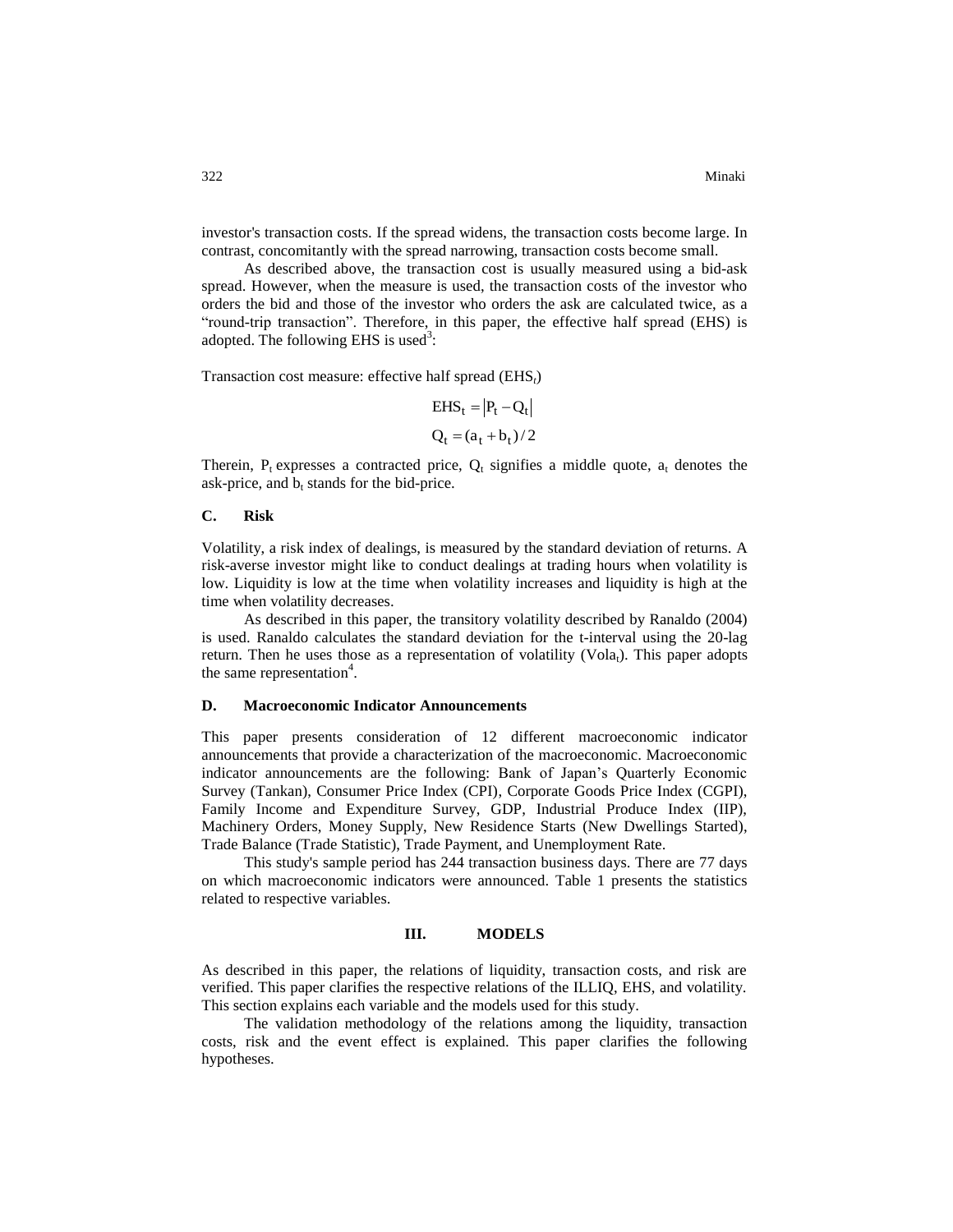| <b>Series</b> | Mean     | Std. Error | Minimum  | Maximum  |
|---------------|----------|------------|----------|----------|
| <b>ILLIO</b>  | 0.000031 | 0.000021   | 0.000005 | 0.000145 |
| VOLA20        | 0.000109 | 0.000111   | $\theta$ | 0.002192 |
| <b>EHS</b>    | 0.607560 | 0.346371   | $\theta$ |          |
| <b>MEA</b>    | 0.311475 | 0.463099   | O        |          |

| Table 1                            |  |
|------------------------------------|--|
| Statistics of respective variables |  |

Note. MEA represents a dummy variable that takes 1 on announcement day and takes 0 on others.

# **HYPOTHESIS 1**

H1: Risk (transitory volatility) decreases liquidity. An increase of volatility enlarges ILLIQ.

$$
ILLIQt = a0 + a1 Volat + et
$$
 (Model 1)

As described herein, because risk increases as volatility increases, the liquidity is considered to become low. Increased volatility can be expected to enlarge the value of ILLIQ.

# **HYPOTHESIS 2**

H2: Transaction costs (EHS) decrease liquidity. ILLIQ increases as EHS becomes large.

$$
ILLIQ_t = b_0 + b_1 EHS_t + e_t \qquad (Model 2)
$$

Liquidity becomes low as EHS becomes large. For that reason, as transaction cost becomes large, liquidity becomes low. If EHS becomes large, then ILLIQ can be expected to take a large value.

# **HYPOTHESIS 3**

H3: Macroeconomic indicator announcements decrease or increase liquidity.

$$
ILLIQt = c0 + c1 MEAt + et
$$
 (Model 3)

Therein,  $MEA$ <sub>t</sub> represents a dummy variable, which takes 1 on announcement day and takes 0 on others. It is considered that the liquidity becomes low or high when macroeconomic indicators are announced. If the announcement is a surprise one for investors, then liquidity might be low. The investors' expectation was out. Therefore, the risk is becoming high. However, if the announcement is not a surprise, then liquidity might be high. The investors' expectation is fulfilled. Therefore, the risk becomes low.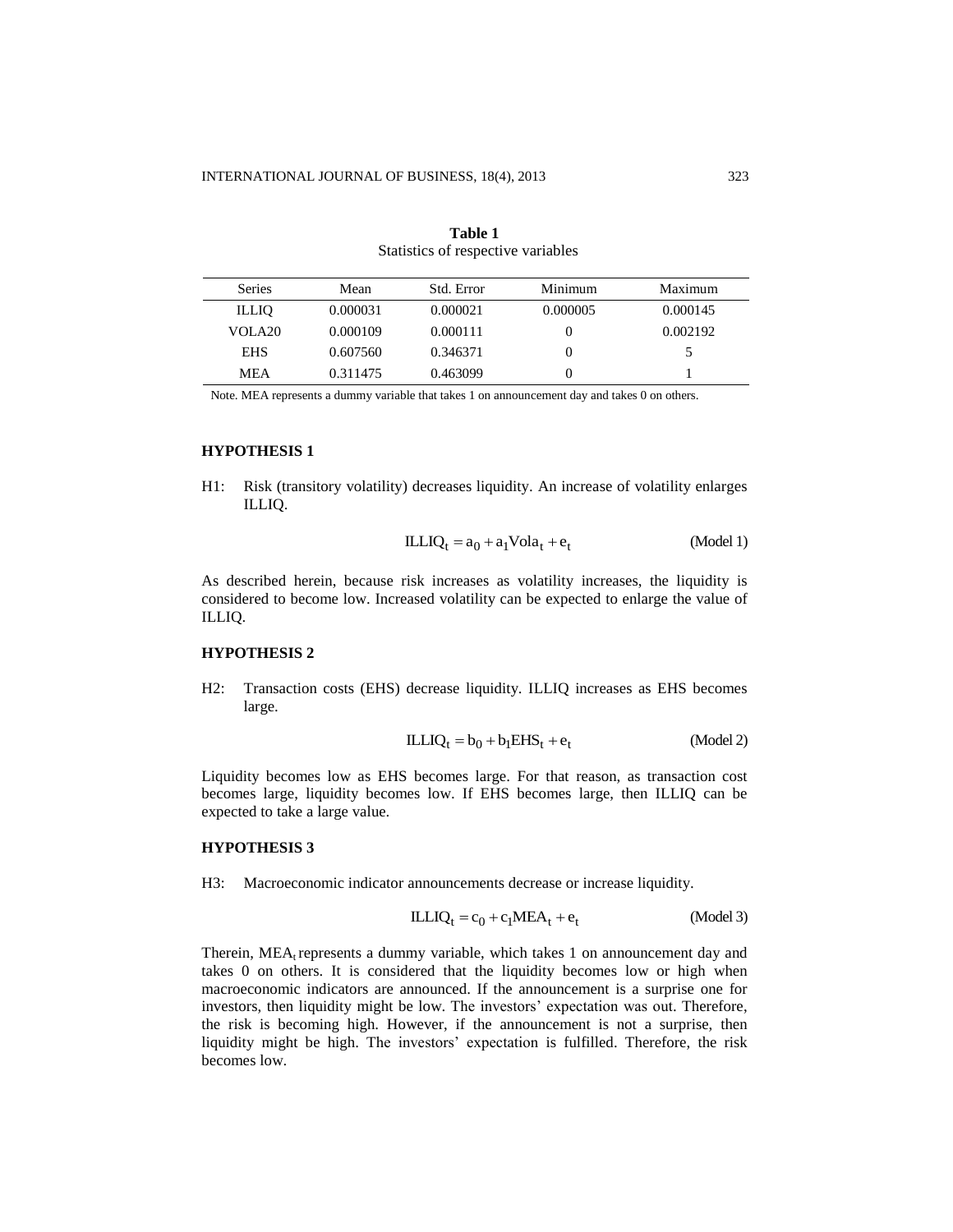### **HYPOTHESIS 4**

H4: Risk (transitory volatility) reduces liquidity even if it is considered that the macroeconomic indicator announcements affect the model simultaneously.

$$
ILLIQt = d0 + d1 Volat + d2 MEAt + et
$$
 (Model 4)

This model is obtained by adding the announcement effects to model 1.

# **HYPOTHESIS 5**

H5: Transaction costs (EHS) reduce liquidity, even if macroeconomic indicator announcement effects are considered in the model simultaneously.

$$
ILLIQt = f0 + f1 EHSt + f2 MEAt + et
$$
 (Model 5)

This model is obtained by adding the announcement effects to model 2.

#### **HYPOTHESIS 6**

H6: Risk (transitory volatility) reduces liquidity. An increase of volatility enlarges ILLIQ, even if EHS is considered in the model simultaneously.

$$
ILLIQt = g0 + g1 Volat + g2 E H St + et
$$
 (Model 6)

Although volatility and EHS are used simultaneously in this model, it can be confirmed whether the result has consistency among various cases.

# **HYPOTHESIS 7**

H7: Risk (transitory volatility) decreases liquidity. An increase of volatility enlarges ILLIQ, even if EHS and MEA are considered in the model simultaneously.

$$
ILLIQ_t = h_0 + h_1 \text{Vol}a_t + h_2 EHS_t + h_3 MEA_t + e_t \tag{Model 7}
$$

Although volatility, EHS, and macroeconomic indicator announcement effects are used simultaneously in this model, it can be confirmed whether the result has consistency among various cases or not.

The expected sign conditions of the coefficients of the models 1–7 are presented in Table 2.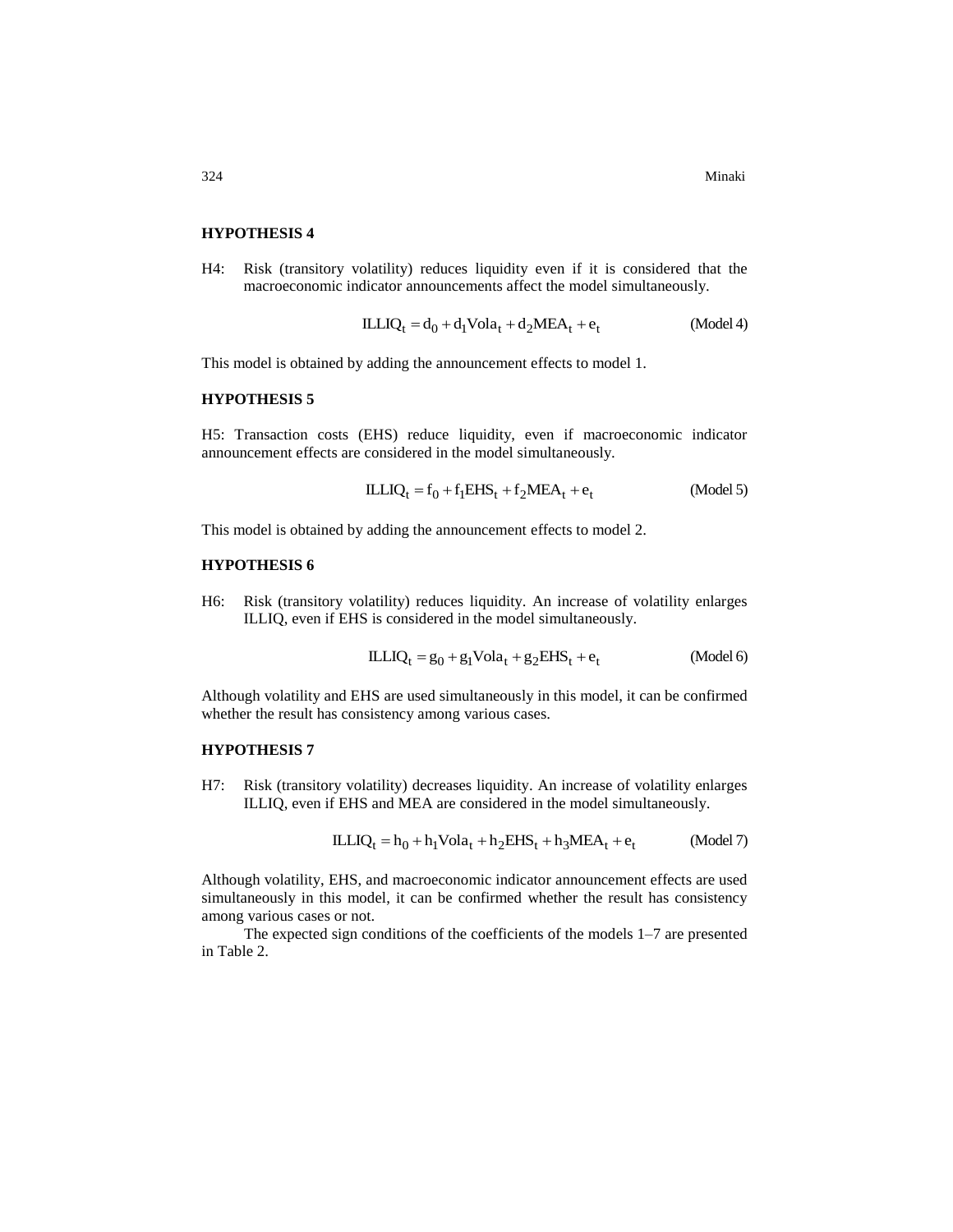|         | $a_1$ | b <sub>1</sub> | c <sub>1</sub> | $d_1$           | $d_2$ | $f_1$           | f <sub>2</sub> | $g_1$              | $g_2$ | $h_1$ | h <sub>2</sub> | $h_3$ |
|---------|-------|----------------|----------------|-----------------|-------|-----------------|----------------|--------------------|-------|-------|----------------|-------|
| Model 1 | $^+$  |                |                |                 |       |                 |                |                    |       |       |                |       |
| Model 2 |       |                |                |                 |       |                 |                |                    |       |       |                |       |
| Model 3 |       |                | $\pm$          |                 |       |                 |                |                    |       |       |                |       |
| Model 4 |       |                |                | $^{\mathrm{+}}$ | 土     |                 |                |                    |       |       |                |       |
| Model 5 |       |                |                |                 |       | $^{\mathrm{+}}$ | 土              |                    |       |       |                |       |
| Model 6 |       |                |                |                 |       |                 |                | $\hspace{0.1mm} +$ | ┿     |       |                |       |
| Model 7 |       |                |                |                 |       |                 |                |                    |       |       |                | $+$   |

**Table 2** Expected sign conditions of the coefficient of variables

# **IV. DATA SAMPLE AND MICROSTRUCTURE OF THE JGB FUTURES MARKET**

#### **A. Data Sample**

The sample period used for this study is April 2, 2003 – March 31, 2004. The transactions business days in this sample period constitute 244 days. JGB Futures data samples were extracted from "Nikkei NEEDS" (Tick Saiken Sakimono Option). This paper creates sample data for the contract price, volume, and quote price in units of 1 minute.

When a deal is not established during a certain interval and the contracted price is not marked to book, the contracted price in 1-lag of the interval is used. When the data sample is created for each minute through following three transaction sessions, they include 417 samples in a single day. The total number of samples is 101,748.

# **B. Market Microstructure of JGB Futures**

The JGB Futures market has three trading sessions: the morning session, 9:00–11:00 a.m.; the afternoon session, 12:30–15:00 p.m.; and the evening session, 15:30–18:00 p.m.

Moreover, JGB Futures trading has adopted two matching methods, known as "ITAYOSE<sup>5</sup>" and "ZARABA<sup>6</sup>". Only intraday trading (ZARABA) data are used for this study, thereby removing the influence of the high volume that occurs by ITAYOSE. Furthermore, ITAYOSE might not necessarily be conducted. For this study, the following data are removed: 9:00, 11:00, 12:00, 12:30, 15:00, 15:30, and 18:00. Then, this paper uses data in the morning session  $(9:01-10:59 \text{ a.m.})$  and afternoon session (12:31–14:59 p.m.) and the evening session (15:31–17:59 p.m.)

# **V. EMPIRICAL RESULTS**

This paper verifies the liquidity of JGB Futures in TSE with the seven models. The results are presented in this section.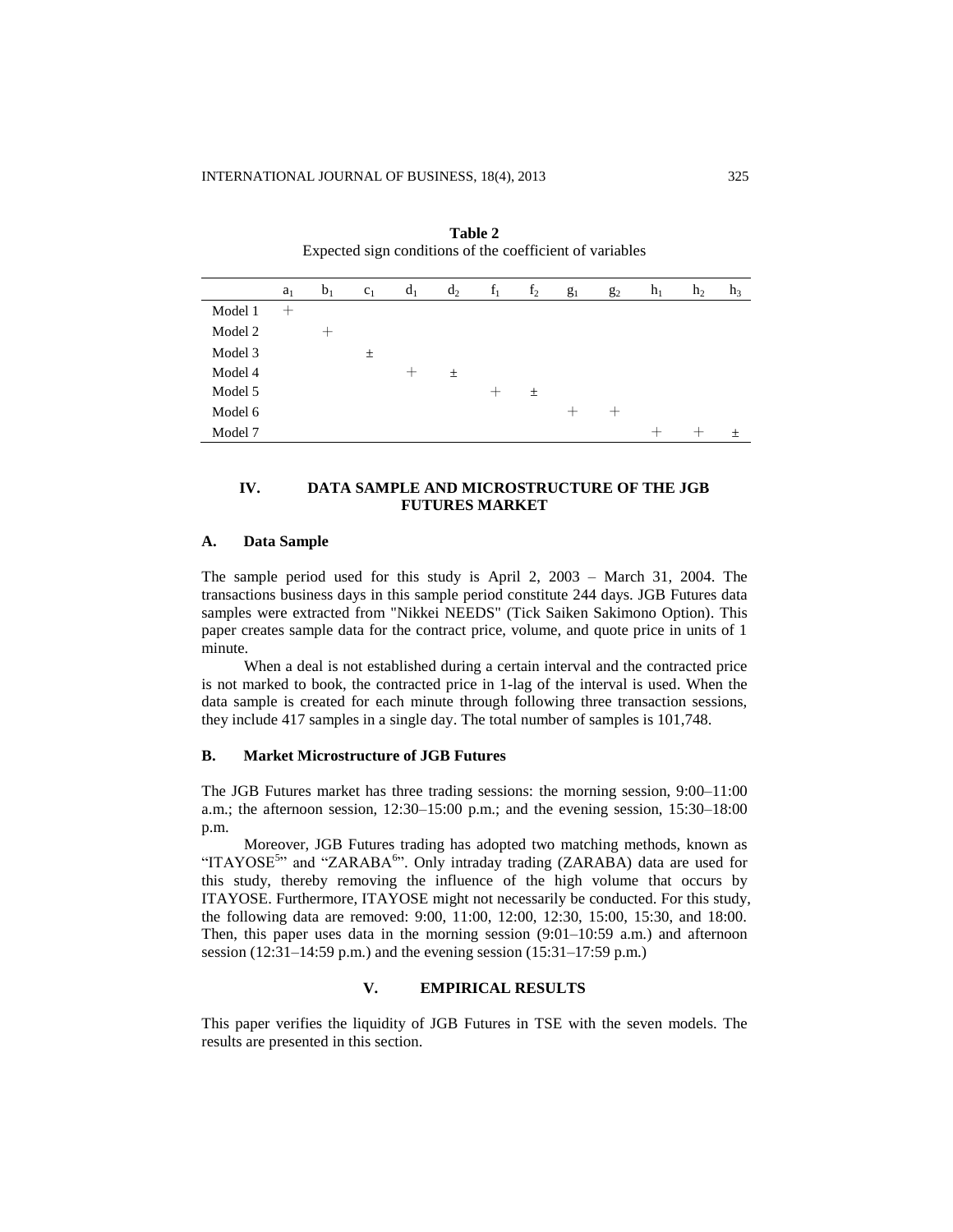# **A. Liquidity and Risk: Model 1**

The model 1 hypothesis is the following: Volatility decreases liquidity. An increase of volatility makes the ILLIQ value larger.

Table 3 shows that the coefficient of volatility is positive and significantly so. The increase of volatility increases ILLIQ. This result demonstrates that the liquidity becomes lower as risk increases. As described previously in this paper, risk increases as volatility increases, and liquidity is regarded as becoming lower.

|                                       | Table 3                  |              |
|---------------------------------------|--------------------------|--------------|
|                                       | Result of model 1        |              |
|                                       | Dependent Variable ILLIQ |              |
| Variable                              | Coefficients             | t-Statistics |
| 1. Constant                           | $2.05E-05$ *             | 260.015      |
| 2. Vola 20                            | 0.097                    | 190.373      |
| Adj. $R^2$                            | 0.263                    |              |
| Durbin-Watson<br>$\ddot{\phantom{a}}$ | 0.014                    |              |

Note: \* denotes significance at 1%

# **B. Liquidity and Transaction Costs: Model 2**

The model 2 hypothesis is the following: an increase of transaction costs decreases liquidity. The ILLIQ increases as the EHS becomes large.

Consequently, Table 4 shows that the coefficient of the EHS is positive and significantly so. As described previously in this paper, when the EHS becomes large, the ILLIQ can be expected to become a larger value. It shows that liquidity becomes lower as the EHS becomes large. This result shows that liquidity becomes lower as transaction costs become large.

|               | Table 4                  |              |
|---------------|--------------------------|--------------|
|               | Result of model 2        |              |
|               | Dependent Variable ILLIQ |              |
| Variable      | Coefficients             | t-Statistics |
| 1. Constant   | $1.99E-05$ *             | 157.985      |
| 2. EHS        | $1.82E-05$ *             | 100.811      |
| Adj. $R^2$    | 0.091                    |              |
| Durbin-Watson | 0.099                    |              |

Note: \* denotes significance at 1%

#### **C. Liquidity and Macroeconomic Indicator Announcements: Model 3**

The model 3 hypothesis is the following: Macroeconomic indicator announcements decrease or increase liquidity.

Results show that the liquidity becomes high when macroeconomic indicators are announced. From Table 5, this is shown significantly. The macroeconomic indicator announcements are no surprise. Therefore, it is considered that the liquidity becomes high. In other words, because it was reasonable to expect investors, then the risk is lowered.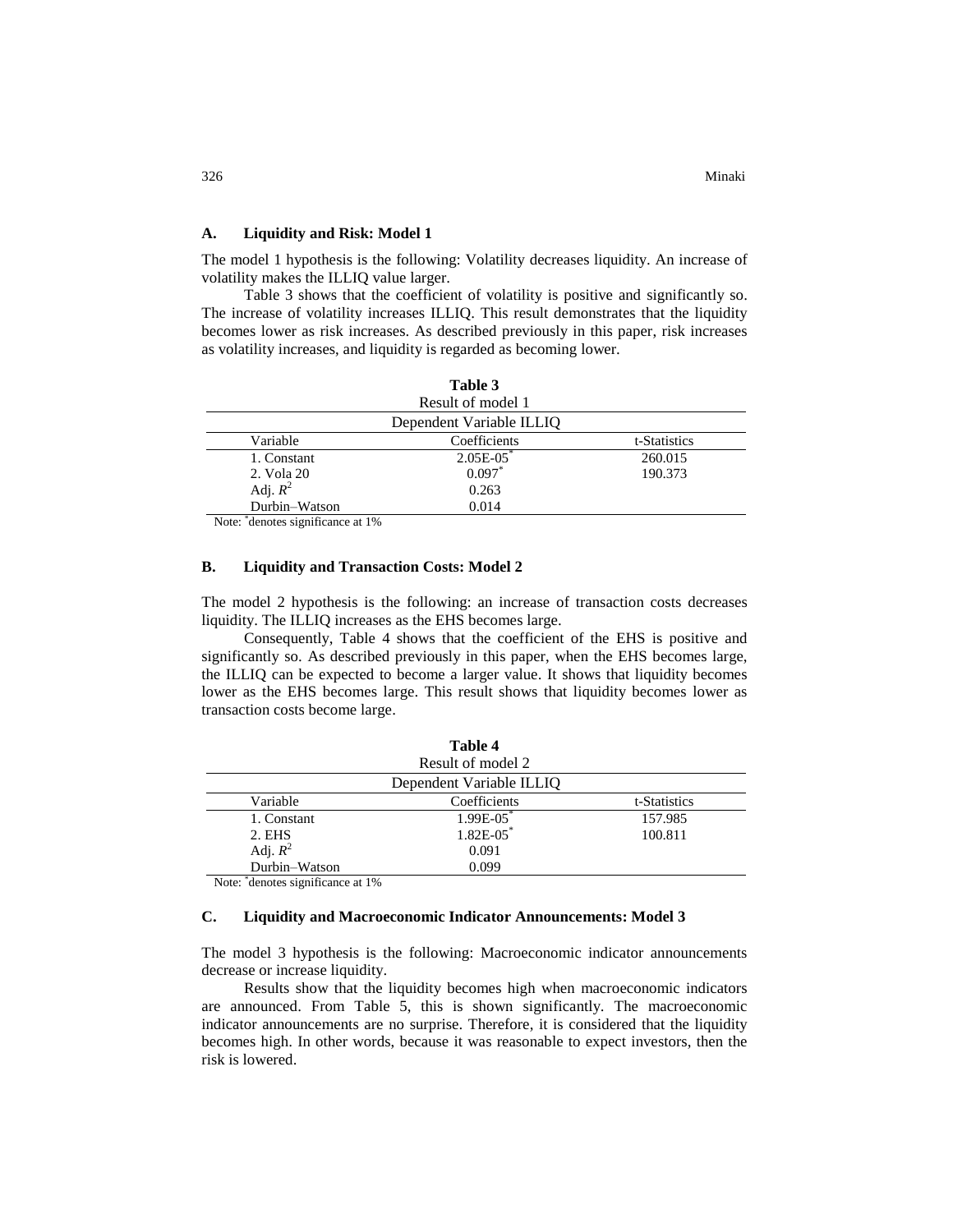|               | Table 5                  |              |
|---------------|--------------------------|--------------|
|               | Result of model 3        |              |
|               | Dependent Variable ILLIQ |              |
| Variable      | Coefficients             | t-Statistics |
| 1. Constant   | $3.13E-05$ <sup>*</sup>  | 396.433      |
| 2. MEA        | $-1.02E - 06$            | $-7.239$     |
| Adj. $R^2$    | 0.001                    |              |
| Durbin-Watson | 0.000                    |              |

Note: \* denotes significance at 1%

#### **D. Liquidity, Risk and Macroeconomic Indicator Announcements: Model 4**

The model 4 hypothesis is the following: Risk reduces the liquidity, even if the macroeconomic indicator announcements effects are considered in the model simultaneously.

Consequently, Table 6 shows that the coefficient of volatility is positive and significant, as in Model 1. The increased volatility raises the value of ILLIQ. This result demonstrates that liquidity becomes lower as the risk increases. Moreover, the liquidity is considered to become high when macroeconomic indicators are announced, as in Model 3. These results are consistent among models.

|               | Table 6                  |              |
|---------------|--------------------------|--------------|
|               | Result of model 4        |              |
|               | Dependent Variable ILLIQ |              |
| Variable      | Coefficients             | t-Statistics |
| 1. Constant   | $2.02E-05$               | 152.034      |
| 2. EHS        | $1.82E-05$               | 100.803      |
| 3. MEA        | $-9.65E - 07$            | $-7.149$     |
| Adj. $R^2$    | 0.091                    |              |
| Durbin-Watson | 0.099                    |              |

Note: \* denotes significance at 1%

#### **E. Liquidity, Transaction Costs and Macroeconomic Indicator Announcements: Model 5**

The model 5 hypothesis is the following: Transaction costs reduce liquidity, even if macroeconomic indicator announcement effects are considered simultaneously in the model.

Consequently, Table 7 shows that the coefficient of EHS is positive and significant as in Model 2. When EHS becomes large, ILLIQ can be expected to become a larger value, even if the model controlled the announcement effects simultaneously. This result shows that the liquidity becomes lower as transaction costs become large. Moreover, it is considered that as liquidity becomes high when macroeconomic indicators are announced as in Model 3. These results are consistent among models.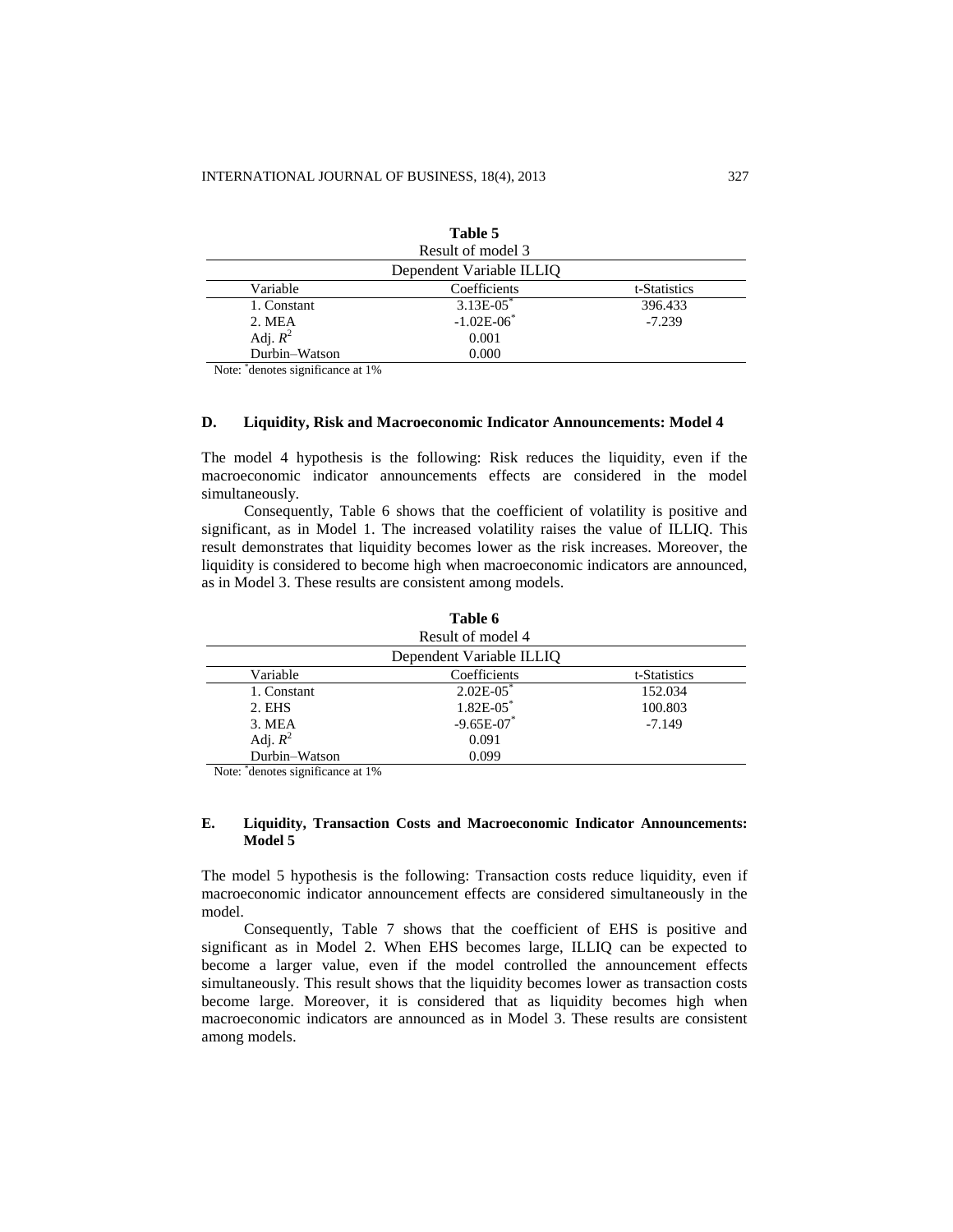|               | Tabie /                  |              |
|---------------|--------------------------|--------------|
|               | Result of model 5        |              |
|               | Dependent Variable ILLIQ |              |
| Variable      | Coefficients             | t-Statistics |
| 1. Constant   | $2.08E - 0.05$           | 238.617      |
| 2. Vola 20    | $0.097*$                 | 190.480      |
| 3. MEA        | $-1.11E-06$ <sup>*</sup> | $-9.103$     |
| Adj. $R^2$    | 0.263                    |              |
| Durbin-Watson | 0.014                    |              |

**Table 7**

Note: \* denotes significance at 1%

#### **F. Liquidity, Risk and Transaction Costs: Model 6**

The model 6 hypothesis is the following: increased volatility reduces liquidity. An increase of volatility enlarges ILLIQ, even if EHS is considered simultaneously in the model.

Although volatility and EHS are used simultaneously in this model, the question of whether the result has consistency can be settled using model 1 and model 2.

Table 8 shows that the result has consistency with other results of model 1 (Table 3) and model 2 (Table 4). The coefficient of volatility is positive and significant. Results show that ILLIQ becomes larger as volatility increases. Therefore, liquidity becomes lower. Moreover, the EHS coefficient is positive and significant. ILLIQ becomes larger as EHS widens, so liquidity will decrease.

|               | Result of model 6        |              |
|---------------|--------------------------|--------------|
|               | Dependent Variable ILLIO |              |
| Variable      | Coefficients             | t-Statistics |
| 1. Constant   | $1.34E - 05$             | 115.546      |
| 2. Vola 20    | $0.089*$                 | 178.318      |
| 3. EHS        | $1.30E-05$ <sup>*</sup>  | 80.984       |
| Adj. $R^2$    | 0.307                    |              |
| Durbin-Watson | 0.080                    |              |

**Table 8**

Note: \* denotes significance at 1%

# **G. Liquidity, Risk, Transaction Costs and Macroeconomic Indicator Announcements: Model 7**

The model 7 hypothesis is the following: an increase of volatility increases ILLIQ, even if EHS and MEA are considered in the model simultaneously. Although volatility, EHS and macroeconomic indicator announcement effects are used simultaneously in this model, the question of whether the result has consistency can be confirmed using model 6.

Table 9 shows that the result has consistency with results of model 6 (Table 8). The coefficient of volatility is positive and significant. Results show that ILLIQ becomes larger as volatility increases, so liquidity becomes lower. Moreover, the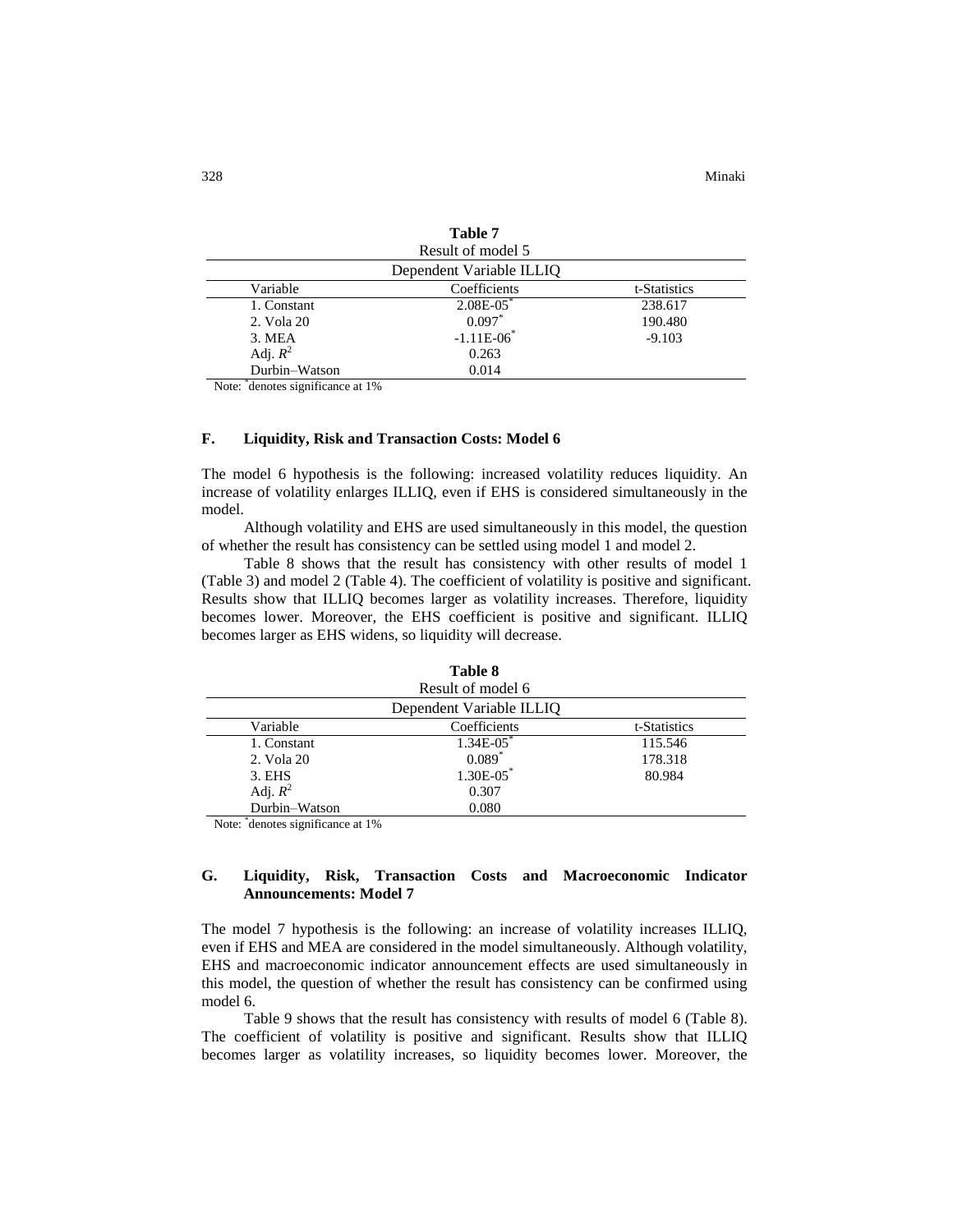coefficient of the EHS is positive and significant. Actually, ILLIQ becomes larger as EHS widens, so liquidity will decrease. Finally, the coefficient of the MEA is negative and significant. ILLIQ becomes smaller when macroeconomic indicators are announced, so liquidity will increase. These results are consistent among models.

|               | Table 9                  |              |
|---------------|--------------------------|--------------|
|               | Result of model 7        |              |
|               | Dependent Variable ILLIQ |              |
| Variable      | Coefficients             | t-Statistics |
| 1. Constant   | $1.37E - 05$ *           | 112.867      |
| 2. Vola 20    | $0.089*$                 | 178.425      |
| 3. EHS        | $1.30E-05$ <sup>*</sup>  | 80.968       |
| 4. MEA        | $-1.06E-06$ *            | $-8.976$     |
| Adj. $R^2$    | 0.308                    |              |
| Durbin-Watson | 0.080                    |              |

Note: \* denotes significance at 1%

# **VI. CONCLUSION**

This paper presented an examination of the relation of liquidity, transaction costs, and risk and an investigation the macroeconomic indicator announcements affect liquidity in the JGB Futures market of the TSE.

Consequently, results revealed the following relations, which are relations among liquidity, transaction costs, and risk in the JGB Futures market. An investigation of the relation between liquidity and risk revealed that increased volatility enlarges ILLIQ. Liquidity in the market falls when risk increases. Moreover, ILLIQ becomes large as EHS becomes larger, when liquidity and transaction costs are investigated. Regarding this, when transaction costs increase, liquidity in the market falls.

Furthermore, macroeconomic indicator announcements affect liquidity, as shown by significance in all models used for this study. ILLIQ decreases along with macroeconomic indicator announcements. These results underscore the possibility that liquidity might increase in the JGB Futures market by macroeconomic indicator announcements.

Even if volatility, EHS, and macroeconomic indicator announcements are used simultaneously in the model, the result was confirmed to be consistent with those of other models.

#### **ENDNOTES**

- 1. The liquidity definition is checked again here. As O'Hara (1995) shows, the state in which trade can be conducted at the minimum cost is a high-liquidity state. Transaction costs become small, and liquidity will improve.
- 2. For instance, Garman (1976), Copeland and Galai (1983), Glosten and Milgrom (1985), Easley and O'Hara (1987), Amihud and Mendelson (1987, 1991a,b), Admati and Pfleiderer (1988), Subrahmanyam (1991), Stoll and Whaley (1990),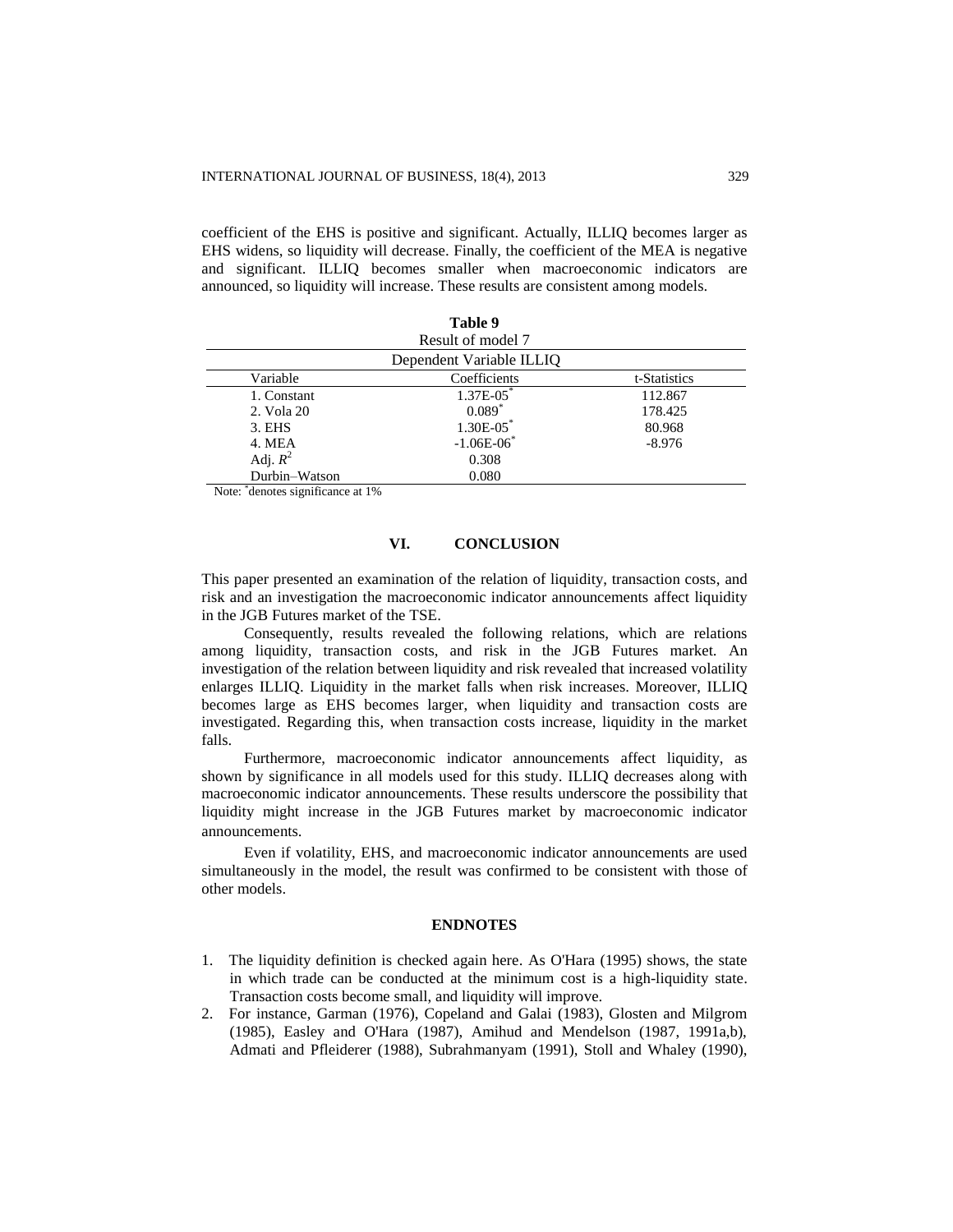and Huang and Stoll (1994, 1996), and Mahanti et al. (2008).

- 3. Effective Spread was also used for this study. The results were the same. This paper therefore omits those analyses.
- 4. To check robustness, the volatility of lag of 10 terms, 30 terms, and 50 terms is also calculated and analyzed in this paper. These results were the same. Therefore, this paper omits them.
- 5. The Itayose is used mainly to determine the opening and closing prices of each trading session. The method is used when the market opens and when the market closes. YORITUKI and HIKE (a total of six times) in the morning session (9:00, 11:00), afternoon session (12:30, 15:00) and evening session (15:30, 18:00) have adopted ITAYOSE. At the opening, all quotes (orders) before the contract price are recorded in the order book. They are regarded as simultaneous orders. Each is matched from the highest price order with a high priority level (price priority principle). Moreover, prices that match quantitatively are decided. The chosen price is assumed to be a single contract price. The bargain (transaction) is concluded with the decided price.
- 6. The Zaraba method is used during trading sessions to match orders continuously underprice priority and time-precedence principles. This is a method used during transaction times other than opening or closing. After the opening price is decided, this Zaraba method is used until the closing price is decided. Each contract is concluded individually on a first-come-first-served basis during the transaction session; many contract prices are decided continuously.

#### **REFERENCES**

- Admati, A., and P. Pfleiderer, 1988, "A Theory of Intraday Trading Patterns," *Review of Financial Studies*, 1, 3-40.
- Amihud, Y., and H. Mendelson, 1987, "Trading Mechanisms and Stock Returns: An Empirical Investigation," *Journal of Finance*, 42, 533-553.
- Amihud, Y., and H. Mendelson, 1991a, "Market Microstructure and Price Discovery on the Tokyo Stock Exchange," in *Japanese Financial Market Research* edited by W. T. Ziemba, 169-196.
- Amihud, Y., and H. Mendelson, 1991b, "Volatility, Efficiency, and Trading: Evidence from the Japanese Stock Market," *Journal of Finance*, 46, 1765-1789.
- Amihud, Y., 2002, "Illiquidity and Stock Returns: Cross-section and Time-series Effects," *Journal of Financial Markets*, 5, 31-56.
- Arshanapalli, B., E. d'Ouville, F. Fabozzi, and L. Switzer, 2006, "Macroeconomic News Effects on Conditional Volatilities in the Bond and Stock Markets," *Applied Financial Economics*, 16, 377-384.
- Copeland, T., and D. Galai, 1983, "Information Effects on the Bid-Ask Spread," *Journal of Finance*, 38, 1457-1469.
- Ederington, L., and J. Lee, 2001, "Intraday Volatility in Interest-Rate and Foreign-Exchange Markets: ARCH, Announcement, and Seasonality Effects," *The Journal of Futures Markets*, 21, 517-552.
- Easley, D., and M. O'Hara, 1987, "Price, Trading Size, and Information in Securities Markets," *Journal of Financial Economics*, 19, 69-90.
- Glosten, L., and P. Milgrom, 1985, "Bid, Ask and Transaction Prices in a Specialist